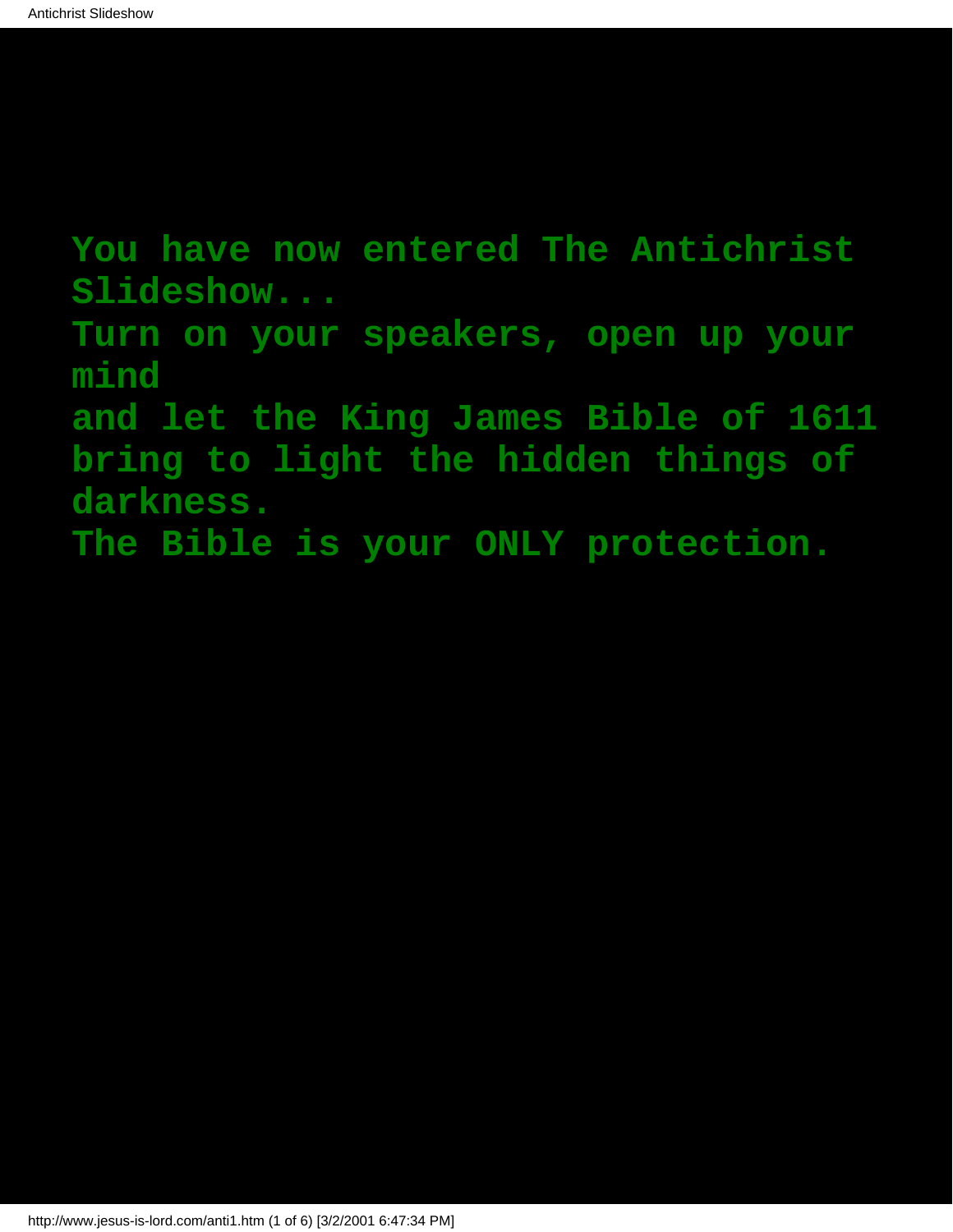# AN'TI, n. [Gr. See Ante.] ...in place of.

*Webster's 1828 Dictionary*

#### Antichrist.

### In place of Christ...

## "[W]e hold upon this earth the place of God Almighty."

--POPE LEO XIII

Cited in *Double Cross* by Chick Publications, p. 27 quoting THE GREAT ENCYCLICAL LETTERS OF POPE LEO XIII p. 304, Benziger Brothers (1903)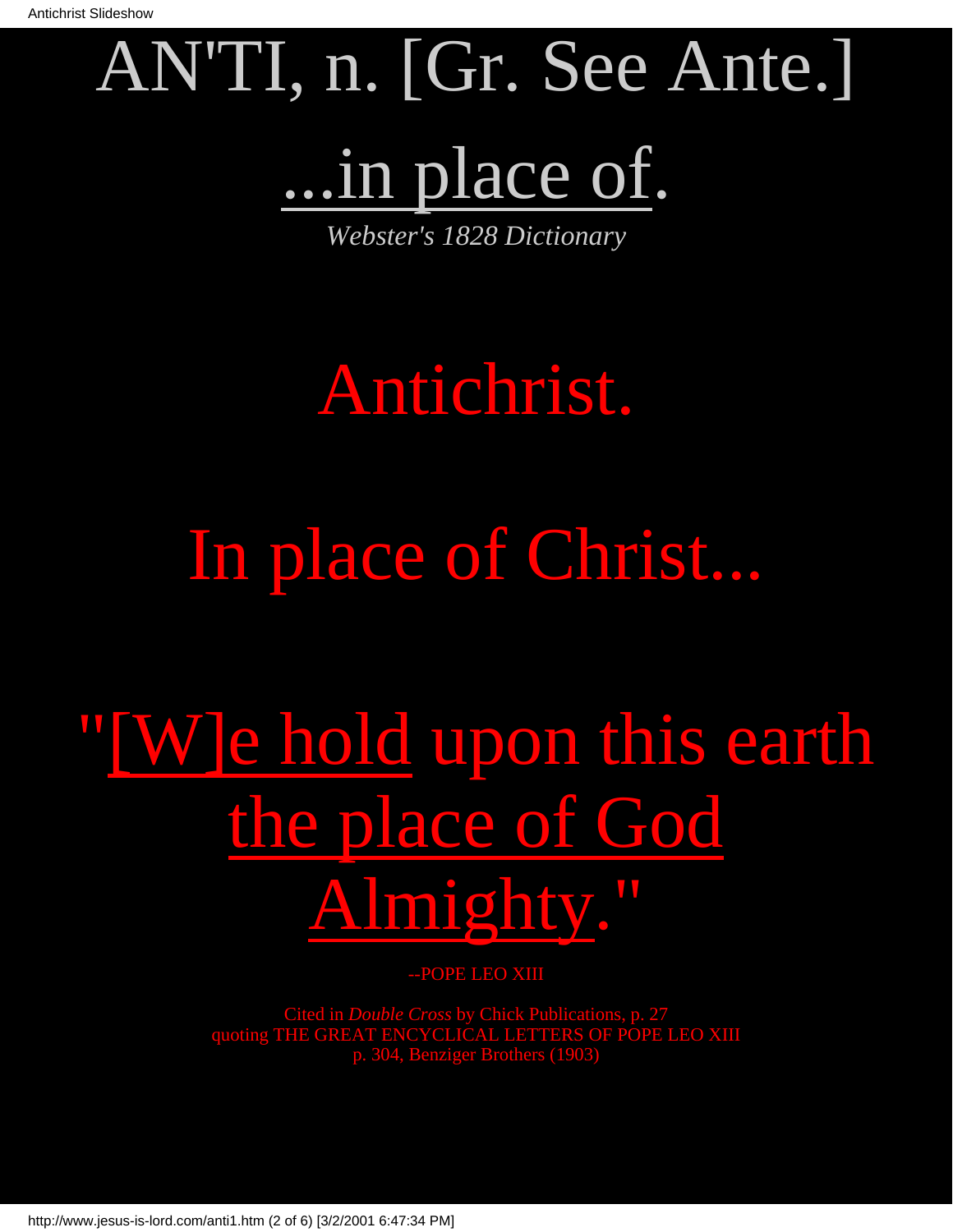### VIC'AR, n. [L. vicarius, from vicis] ...a substitute in office.

*Webster's 1828 Dictionary*

#### Vicar of Christ.

#### A substitute Christ...

"For the Roman pontiff (pope), by reason of his office as VICAR OF CHRIST, and as pastor of the entire Church has full, supreme, and universal POWER over the whole Church, a power which he can always exercise UNHINDERED."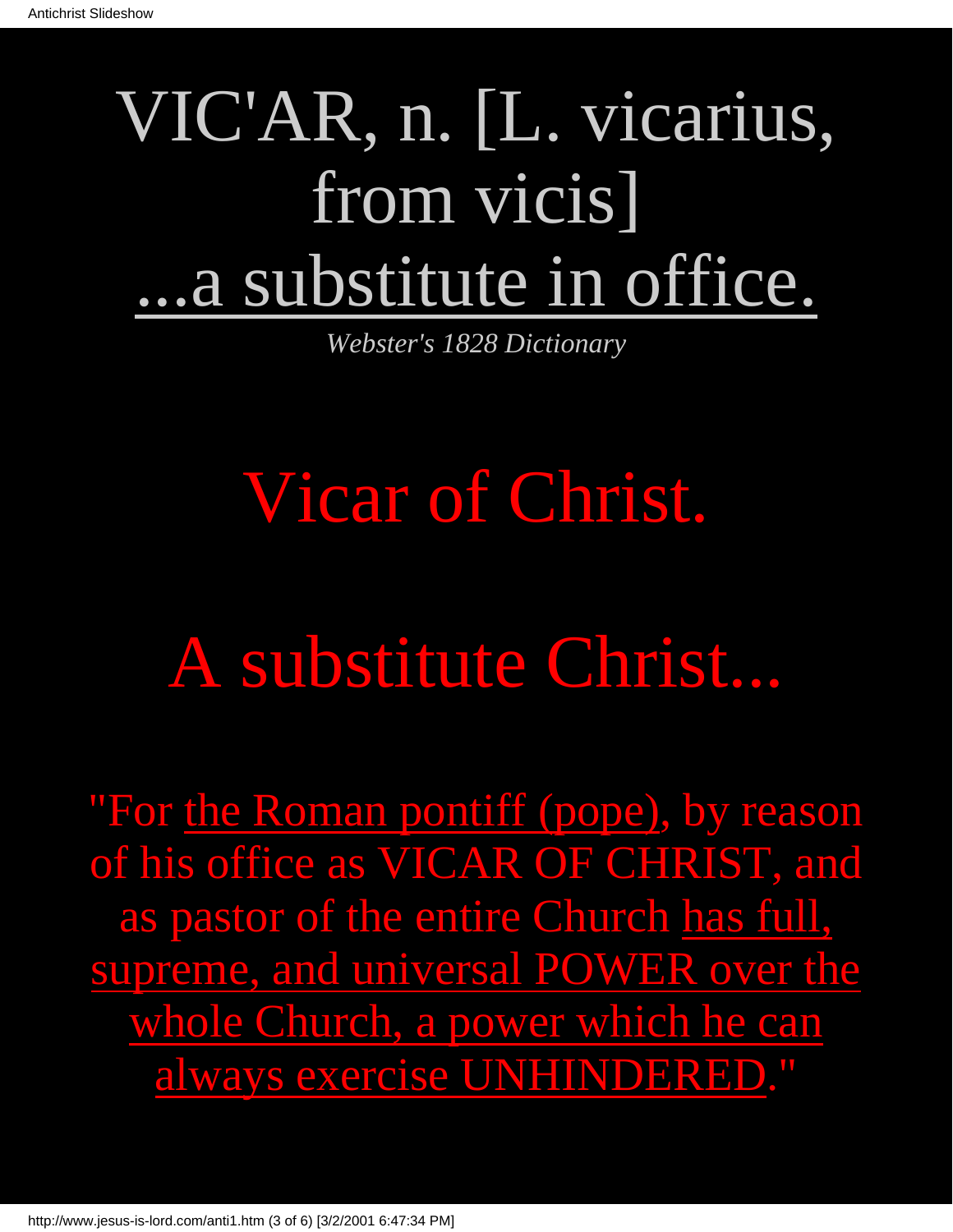**--CATECHISM OF THE CATHOLIC CHURCH, 1994, P. 254 #882**

#### "We declare, say, define, and pronounce that it is absolutely NECESSARY FOR the SALVATION of every human creature to be SUBJECT TO THE ROMAN PONTIFF (POPE)."

#### **--POPE BONIFACE VIII, BULL UNUN SANCTUM, 1302**

...the day of Christ is at hand. Let no man deceive you by any means: for that day shall not come, except there come a falling away first, and that man of sin be revealed, the son of perdition; Who opposeth and exalteth himself above all that is called God, or that is worshipped; so that he as God sitteth in the temple of God, shewing himself that he is God.

#### **2 Thessalonians 2:2-4**

...and they that dwell on the earth shall wonder,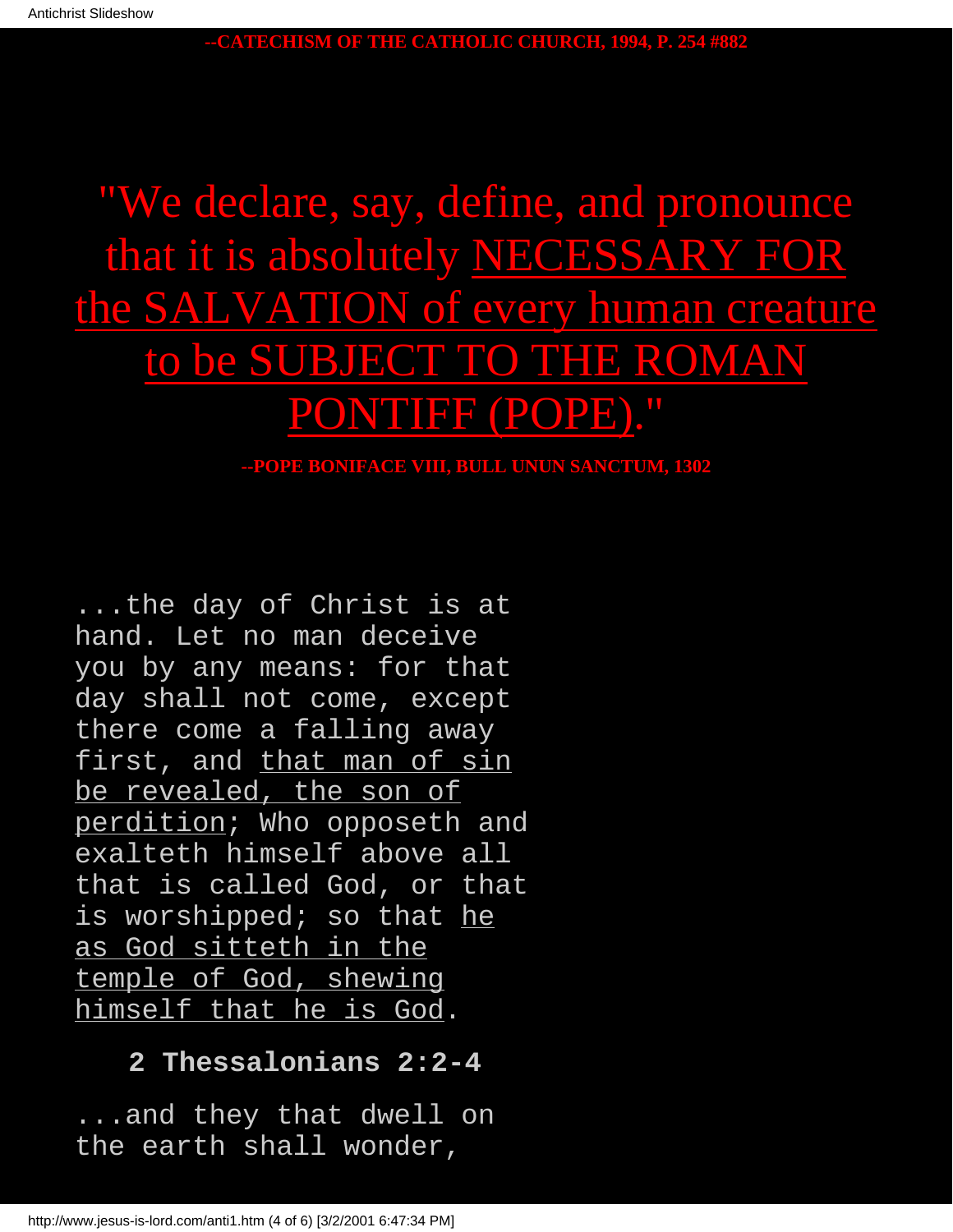whose names were not written in the book of life from the foundation of the world, when they behold the beast that was, and is not, and yet is.

**Revelation 17:8**



Revelation 13:4-5 And they worshipped the dragon which gave power unto the beast: and they worshipped the beast, saying, Who is like unto the beast? who is able to make war with him? And there was given unto him a mouth speaking great things